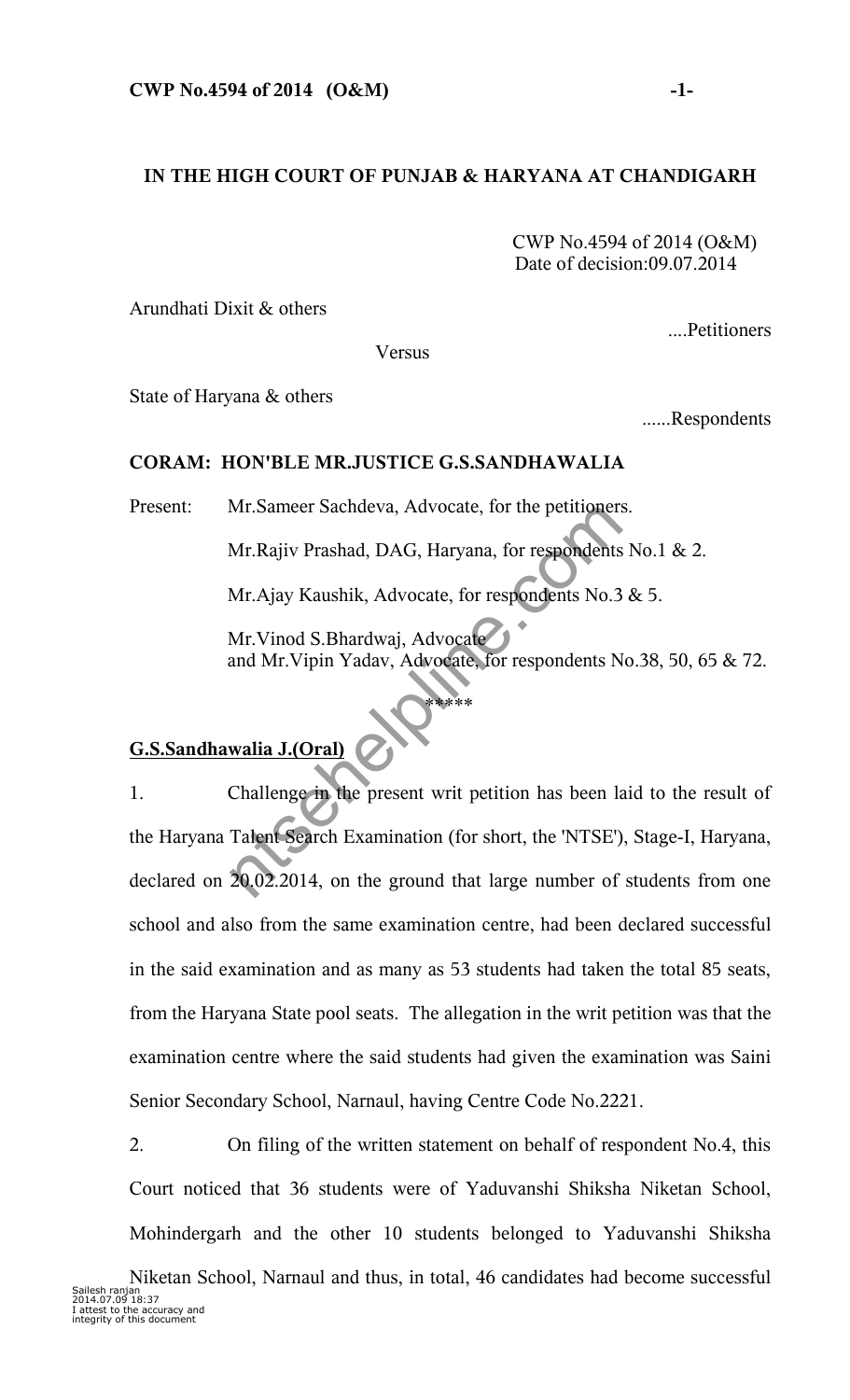from the said institutes run by a common management. A direction was, thus, issued by this Court to respondent No.2 to look into the allegations made by the petitioners and submit a report. In pursuance of the said directions, report dated 02.05.2014 had been received by this Court, and the said report was made part of the record as Annexure P-13. Accordingly, the said students were also directed to be made aware of the pending litigation by respondent No.4 and so that they had liberty to object to the writ petition by way of filing written statement. A compliance affidavit has also been filed by the respondent No.4.

3. Vide a detailed order dated 09.05.2014, it was noticed that in the State of Haryana, 15737 students appeared and out of them, 99 candidates were declared successful. Counsel for the private-respondents has raised various objections that as many as 322 students of the said institute had given the said test and it is a reputed group of institutions and the writ petitioners have created unnecessary bias. Even today, similar written statement has been filed to demonstrate that the candidates who had been successful had also secured very high marks in the Matriculation examination held in March, 2014 and 10 students of Yaduvanshi Shiksha Niketan School, Narnaul had cleared NTSE, Stage I and that out of the 10 students, 8 secured 10/10 CGPA in the Matriculation Examination and it is also deposed in the written statement that the management had carved out a special section of meritorious students and special coaching was provided to them. vide a detailed order dated 09.05.2014, it was in<br>yana, 15737 students appeared and out of them, 9<br>ccessful. Counsel for the private-tespondents l<br>at as many as 322 students of the said institute<br>a reputed group of institu

4. Placing reliance upon the report of respondent No.2, this Court had noticed that out of the 719 students who had appeared in Centre Code No.2221, 320 belonged to three schools of Yaduvanshi Shiksha Niketan, situated at Narnaul, Mahendergarh and Thanwar and 37 students of the said institutes were sitting only in 3 rooms, numbering, 15, 16 & 19. The students had been supplied

Sailesh ranjan<br>2014.07.0**9 (BuOStion papers which were not in a jumbled manner but all the students had been**<br>I attest to the accuracy and<br>integrity of this document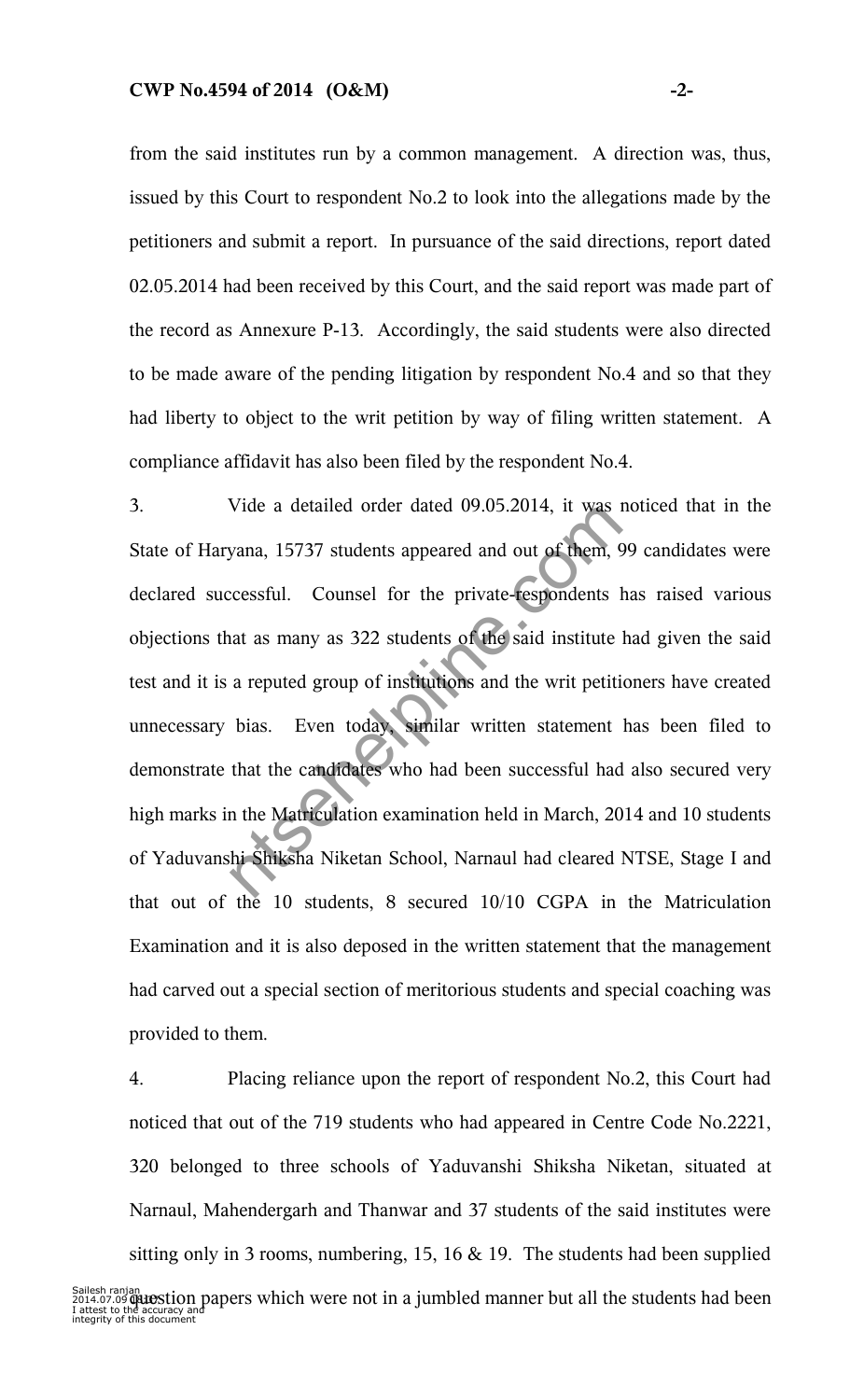supplied the question papers in which questions were in the same sequence and would have further helped in facilitating the students who opted to use unfair means. In view of the adverse findings of the report of respondent No.2, this Court was of the opinion that such a large number of the students qualifying from particular school's was totally improper. Keeping in view the number of successful candidates who had qualified all over the State as out of the 99 students, 53 came only from Mahendergarh District whereas, other districts had only contributed candidates in the single digit, apart from Faridabad who had contributed 23 candidates and as per the break-up of centres given, there were 7 different centres and candidates were evenly spread out in Faridabad. Accordingly, this Court held that the successful candidates would be appearing in NTSE, Stage-II examination, which was scheduled to be held on 11.05.2014 and since it was not possible to direct re-examination at that stage, stay was granted for all over the country and parties were given liberty to file further pleadings, which have now been done. 25 candidates and as per the break-up or centres gent<br>tres and candidates were evenly spread of<br>this Court held that the successful candidates word<br>.-II examination, which was scheduled to be held<br>not possible to direct r

5. Counsel for respondents No.3 & 5 filed an application for segregation of the examinations for the rest of the country and for the State of Haryana, in view of the stay granted. Accordingly, order dated 01.07.2014 was passed, whereby the State was asked as to whether it would be willing to conduct the re-examination in one centre or of the whole State. Necessary affidavit of Ms.Sneh Lata, Director, State Council of Educational Research & Training, Haryana, Gurgaon, dated 07.07.2014, has been filed. A perusal of the same would go on to show that the State Government has considered the issue in question and decided to re-conduct NTSE, Stage-I, for the entire State of Haryana on 24.08.2014. Thus, the State has given its readiness to conduct the said examinations on 24.08.2014.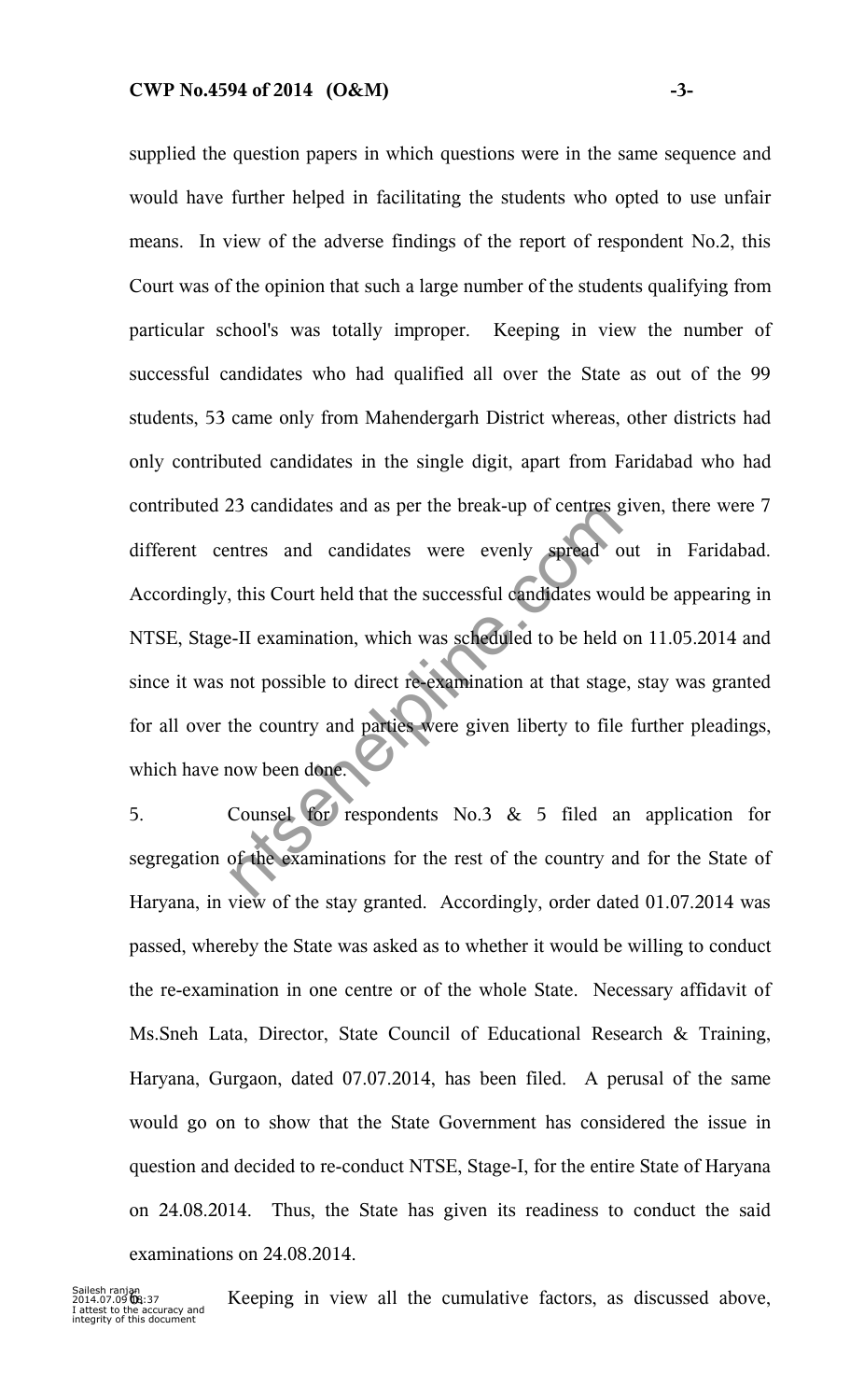which are, of course, seriously contested by the counsel for some of the privaterespondents, this Court is of the opinion that the outstanding success of the students from a particular group of institute, appearing in one particular centre, cannot be ignored by this Court, at the instance of the writ petitioners who have brought this fact to the notice of this Court. An adverse report has also come of the manner in which the examination was conducted, though not only at the said centre but certain suggestions have also been given by respondent No.2 as to how the candidates should have been seated/paper should have been set, to avoid unfair means. The findings of the report read as under:

"1. The results of the qualified students have not been neither published in the newspaper nor placed on the website of the department on the date of declaration on 18.02.2014. Had this been done, no complaint by way of filing of writ petition or otherwise would have emerged. Further, non-mentioning of roll nos. in the results published on the website of SCERT on 20.02.2014 and that too without names of schools has resulted in casting aspersions upon SCERT authorities. Furthermore, instead of informing the students, District Education Officer, Narnaul has conveyed the results of qualified candidates of Yadhuvanshi Shiksha Niketan School on the same date i.e., 18.02.2014, which has resulted into publication of news item at the level of the said school on 19.02.2014 mentioning therein that 46 students have qualified from the two branches of the said school, i.e., Yadhuvanshi Shiksha Niketan located each in Mahendergarh and Narnaul town out of 99 (wrongly mentioned as 90 in the news item) total qualified students in the entire State. This has further created suspicion in the minds of students, especially petitioners, in view of the fact that a total of 719 students from various schools in Mahendergarh district having about 320 students from Yadhuvanshi Shiksha Niketan School of Mahendergarh and Narnaul including about 20 students from village Thanwas near Nagal Choudhary, have appeared in the said NTSE Stage I examination. Hence, it is clear that the results have been announced in a very non-transparent manner. The .. The maings of the report read as under:<br>"1. The results of the qualified students have no<br>neither published in the newspaper not placed<br>website of the department on the date of declara<br>18.02.2014. Had this been done, no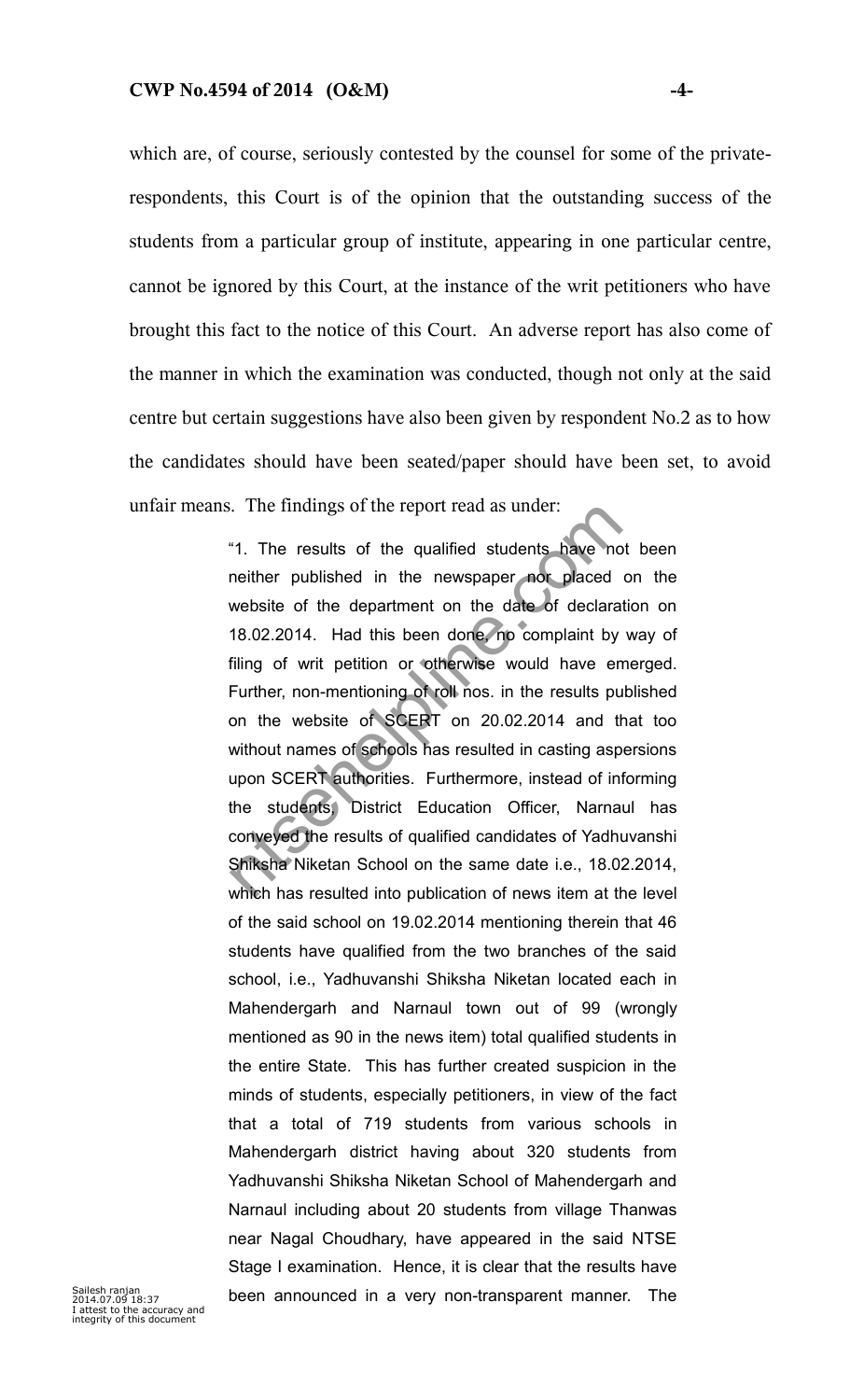same speaks of casual and irresponsible approach of SCERT authorities. However, no direct inference can be drawn regarding involvement of SCERT authorities, especially Director SCERT raising eyebrows upon its integrity.

2. Pattern of seating plan is quite defective in the entire State in general and examination centre of Saini Senior Secondary School, Narnaul (Mahendergarh) in particular. It was incumbent upon SCERT authorities to have ensured that no two students of the same school sit together both vertically as well as horizontally, especially in the case of examination centre of Mahendergarh, wherein 28 and 10 students were declared qualified from the same school i.e. Yadhuvanshi Shiksha Niketan during the academic year 2012-13 and 2011-12 respectively. Hence, SCERT authorities have failed to take notice of the gravity and sensitivity of the matter, as enunciated herein. Further, it was incumbent upon them to have changed the centre of examination in this particular school as well as in rest of Haryana. Furthermore, inviligilators and centre superintendents were required to be posted from outside the centre of examination. Yadhuvanshi Shiksha Niketan during the academ<br>2012-13 and 2011-12 respectively. Hence, stauthorities have failed to take notice of the grav<br>sensitivity of the matter, as enunciated herein. Furthers incumbent upon them to h

3. Keeping in view the high stakes involved, SCERT authorities have failed creating systemic solution to masscopying by generating several versions of the question paper by jumbling questions, so as to ensure avoiding copying and using unfair means.

Keeping in view the result of competitive examination at All India Level conducted by Union Public Service Commission and Staff Selection Commission and also admissions made in institution of repute i.e. AIMS and IITs it is beyond imagination statistically that 46 students out of 99 total qualified students in the entire State belong to one school having two branches each in the town of Mahendergarh and Narnaul, in view of the fact that 15737 students appeared in the said examination from the entire State, whereas about 300 candidates appeared from the said school located in Mahendergarh as well as Narnaul town. This is further fortified from the fact that in room number 15, 16 and 19 of centre situated in Saini Senior Secondary School, Narnaul (Mahendergarh), out of 48 students of the said Yadhuvanshi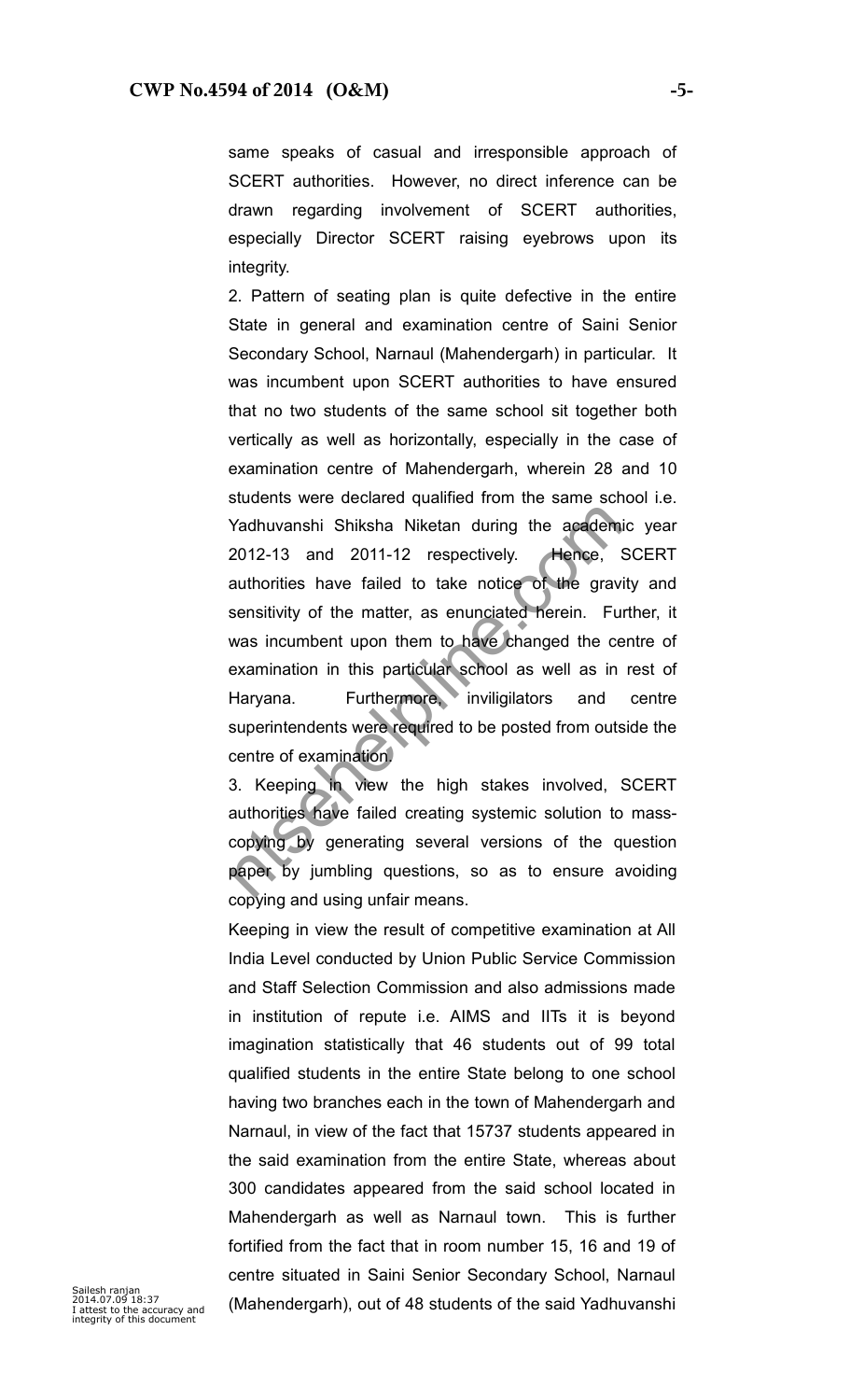Shiksha Niketan School of Mahendergarh and Narnaul two sitting therein, 37 students have qualified the said Stage I examination. This would be possible only, as a consequence of copying or using unfair means etc., in the absence of proper supervision at the level of SCERT authorities. Neither they have utilized the services of District Administration nor District Education Officer(s) and District Elementary Education Officer(s) were directed to sit in the examination centre, throughout the period of examination. It is obvious that vigil and control has been lacking completely, resulting into possibility of using unfair means or copying at the examination centre situated in Saini Senior Secondary School, Narnaul (Mahendergarh)."

7. The Apex Court in *Inderpreet Singh Kahlon & others Vs. State of*

## *Punjab & others (2006) 11 SCC 256* has held as under:

"If because of this ambiguous situation, where number of people who actually indulged in unfair means through abuse of gadgetry, gain access to employment, would it not be a travesty of justice vis a vis those who took the examination honestly but were left out of the process on account of the unholy march that the tainted candidates steals over an honest one without being detected? It is, thus, in the fitness of things that the decision holding the examination afresh be upheld so as to enable all the desirous candidates to partake the examination with a level playing field. Indeed the ones who have merit and substance need not fear if they have substantial confidence in their abilities. But certainly those with dubious credentials and conduct, who want to sneak in through illegitimate means would certainly have a reason to quake." The Apex Court in *Inderpreet Singh Kahlon & d*<br> **hers (2006) 11 SCC 256** has held as under.<br>
"If because of this ambiguous situation, where num<br>
people who actually indulged in unfair means the<br>
abuse of gadgetry, gain ac

8. This Court, in *Baljinder Singh Vs. State of Punjab 1994 (2)*

*SCT 608*, while dealing with the issue of mass scale copying, held that where the success of centres is very high and the general body of students received and managed to secure success, the cancellation of the examination to maintain academic standards has to be kept in mind.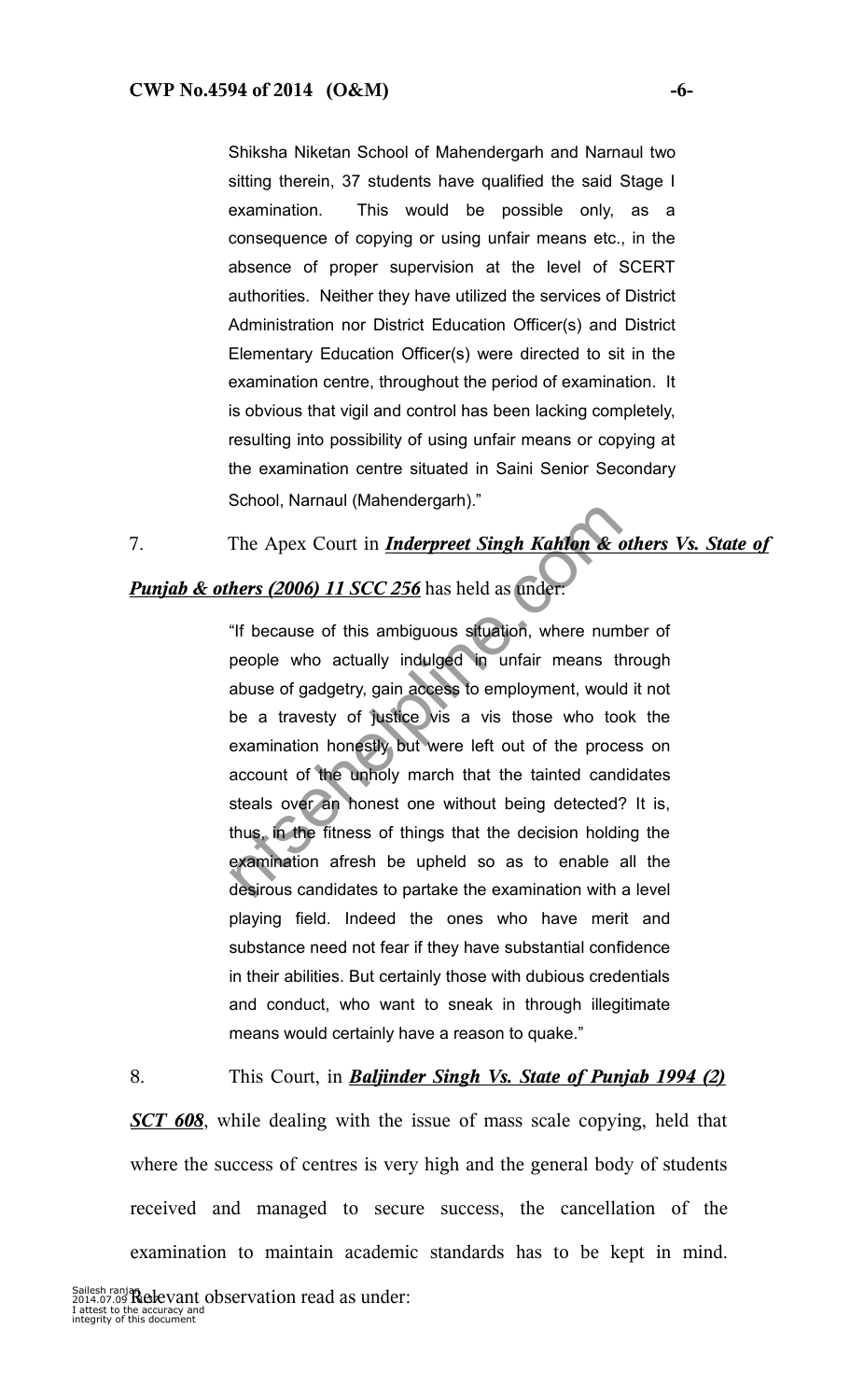"11. The Universities and the School Boards are responsible for their standards and the conduct of examinations. The essence of the examinations is that the worth of every person is appraised without any assistance and manage to secure success in the neighbourhood of 100% when others at other centres are successful only at an average of much lower percentage it is obvious that the university or the Board must do something in the matter. It cannot hold a detailed quasi-judicial inquiry with a right to its alumni to plead and lead evidence etc. before the results are withheld or the examinations cancelled. If there is sufficient material on which it can be demonstrated that the Board/University was right in its conclusion that the examinations ought to be cancelled then academic standards require that the Board's or Universities' appreciation of the problem must be respected. It would not do for the Court to say that you should have examined all the candidates or even their representatives with a view to ascertaining whether they had received assistance or not. To do this would encourage indiscipline if not also perjury. In holding the above view, we are fortified by the ratio laid down in The Bihar School Examination Board v. Subhas Chandra Sinha and others, AIR 1970 Supreme Court 1269." Universities' appreciation of the problem must be<br>would not do for the Court to say that you should have<br>the candidates or even their representatives with<br>ascertaining whether they had received assistance is<br>this would enc

9. The State, in principle, thus, has also decided to re-conduct the examination. Accordingly, the present writ petition is allowed. The result of the NTSE Stage-I, in the State of Haryana, is, accordingly, quashed. It is also to be noticed that this Court had directed that necessary intimation should be made in the Press so that the candidates may not be put to any inconvenience in the examination. Thus, all the 99 qualified candidates have sufficient knowledge of pendency of the present writ petition and as noticed above, compliance affidavit has also been filed by respondent No.4. The matter had been pending before this Court and no other respondents have filed application(s), agitating for their legal rights. Accordingly, a direction is given to the State and respondent No.4 to reconduct the said examination on 24.08.2014, as per its stand and in view of the

decision of the State, necessary intimation be made in the Press for all the Sailesh ranjan<br>2014.07.0**9 060 DECETNE description**<br>I attest to the accuracy and<br>integrity of this document